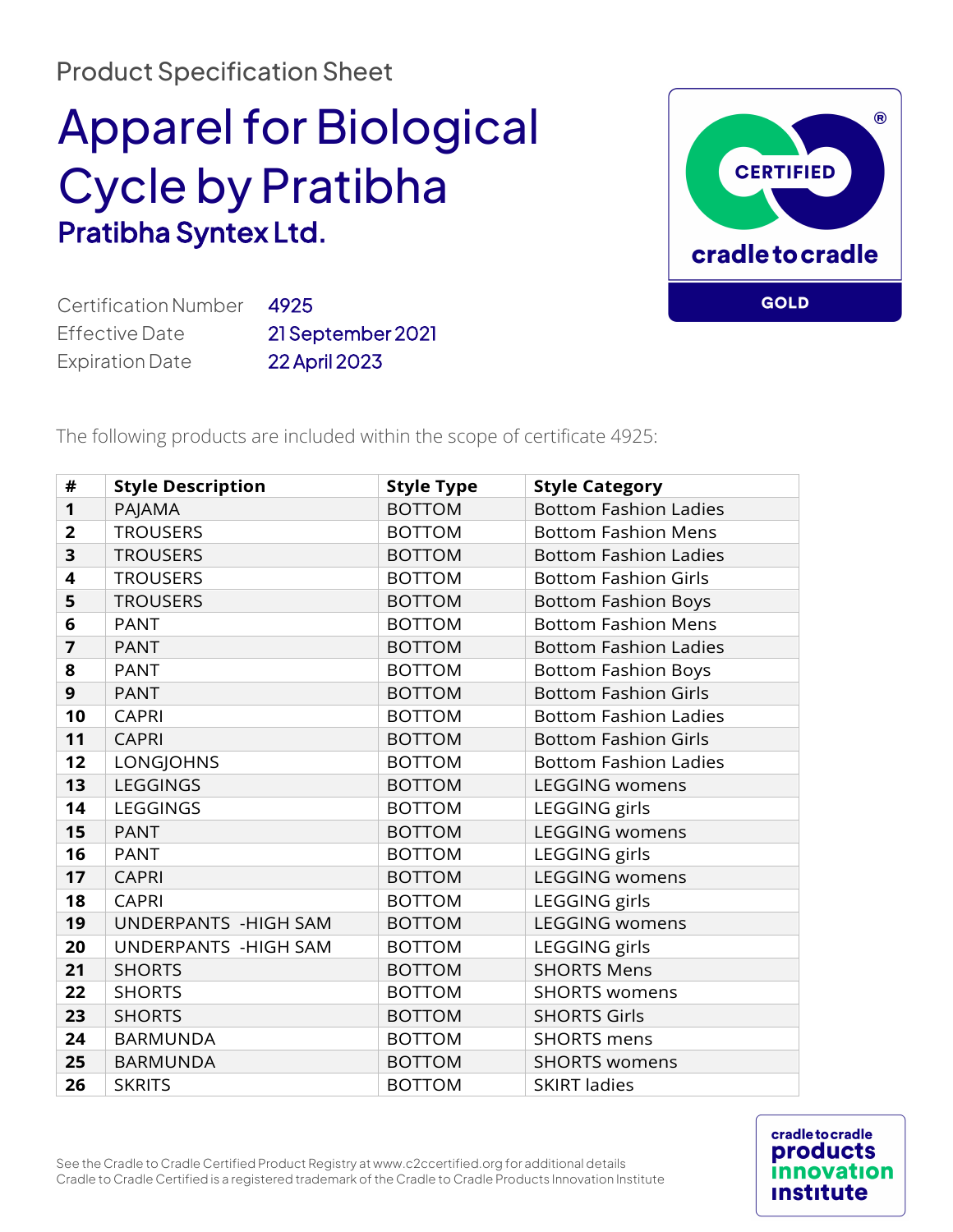Product Specification Sheet

| 27 | <b>SKRITS</b>                 | <b>BOTTOM</b>  | <b>SKIRT</b> girls        |
|----|-------------------------------|----------------|---------------------------|
| 28 | <b>DRESSES</b>                | <b>DRESSES</b> | <b>DRESSES ladies</b>     |
| 29 | <b>DRESSES</b>                | <b>DRESSES</b> | DRESSES girls             |
| 30 | <b>CARDIGANS</b>              | <b>JACKET</b>  | Jacket with Zip ladies    |
| 31 | <b>CARDIGANS</b>              | <b>JACKET</b>  | Jacket with Zip mens      |
| 32 | HOODED FULL ZIP LS TOP        | <b>JACKET</b>  | Jacket with Zip mens      |
| 33 | HOODED FULL ZIP LS TOP        | <b>JACKET</b>  | Jacket with Zip womens    |
| 34 | <b>HOODED FULL ZIP LS TOP</b> | <b>JACKET</b>  | Jacket with Zip boys      |
| 35 | HOODED FULL ZIP LS TOP        | <b>JACKET</b>  | Jacket with Zip girls     |
| 36 | <b>JACKETS</b>                | <b>JACKET</b>  | Jacket with Zip mens      |
| 37 | <b>JACKETS</b>                | <b>JACKET</b>  | Jacket with Zip womens    |
| 38 | <b>BLEZERS</b>                | <b>JACKET</b>  | Jacket with Zip mens      |
| 39 | <b>BLEZERS</b>                | <b>JACKET</b>  | Jacket with Zip womens    |
| 40 | <b>OVER COATS</b>             | <b>JACKET</b>  | Jacket with Zip Mens      |
| 41 | <b>OVER COATS</b>             | <b>JACKET</b>  | Jacket with Zip womens    |
| 42 | <b>HOODY TOPS</b>             | <b>JACKET</b>  | Jacket without Zip mens   |
| 43 | <b>HOODY TOPS</b>             | <b>JACKET</b>  | Jacket without Zip womens |
| 44 | <b>HOODED LONG SLEEVE TOP</b> | <b>JACKET</b>  | Jacket without Zip mens   |
| 45 | <b>HOODED LONG SLEEVE TOP</b> | <b>JACKET</b>  | Jacket without Zip womens |
| 46 | <b>PULL OVER</b>              | <b>JACKET</b>  | Jacket without Zip mens   |
| 47 | <b>PULL OVER</b>              | <b>JACKET</b>  | Jacket without Zip womens |
| 48 | <b>JUMP SUIT</b>              | <b>JACKET</b>  | <b>JUMP SUIT mens</b>     |
| 49 | <b>JUMP SUIT</b>              | <b>JACKET</b>  | <b>JUMP SUIT womens</b>   |
| 50 | POLO                          | POLO           | POLO ladies               |
| 51 | <b>POLO</b>                   | <b>POLO</b>    | POLO mens                 |
| 52 | LONG SLEEVE TOP               | <b>TOP</b>     | <b>T SHIRT ladies</b>     |
| 53 | LONG SLEEVE TOP               | <b>TOP</b>     | T SHIRT girls             |
| 54 | LONG SLEEVE TOP               | <b>TOP</b>     | T SHIRT mens              |
| 55 | <b>SWEAT SHIRT</b>            | <b>TOP</b>     | <b>SWEAT SHIRT mens</b>   |
| 56 | <b>SWEAT SHIRT</b>            | <b>TOP</b>     | <b>SWEAT SHIRT womens</b> |
| 57 | AS M NSW CRW FLC CLUB         | <b>TOP</b>     | <b>SWEAT SHIRT mens</b>   |
| 58 | AS M NSW CRW FLC CLUB         | <b>TOP</b>     | <b>SWEAT SHIRT womens</b> |
| 59 | <b>T SHIRT</b>                | <b>TOP</b>     | T SHIRT mens              |
| 60 | <b>T SHIRT</b>                | <b>TOP</b>     | T SHIRT boys              |
| 61 | <b>T SHIRT</b>                | <b>TOP</b>     | <b>T SHIRT Girls</b>      |
| 62 | <b>T SHIRT</b>                | <b>TOP</b>     | <b>T SHIRT Ladies</b>     |
| 63 | <b>TOP</b>                    | <b>TOP</b>     | <b>T SHIRT ladies</b>     |
| 64 | <b>TOP</b>                    | <b>TOP</b>     | T SHIRT mens              |
| 65 | <b>SHIRTS</b>                 | <b>TOP</b>     | <b>T SHIRT</b>            |
| 66 | <b>FASHION TOP</b>            | <b>TOP</b>     | <b>T SHIRT ladies</b>     |
| 67 | <b>FASHION TOP</b>            | <b>TOP</b>     | T SHIRT girls             |
| 68 | TEE OVER NECK                 | <b>TOP</b>     | T SHIRT ladies            |
| 69 | TEE OVER NECK                 | <b>TOP</b>     | T SHIRT mens              |
| 70 | <b>SLIM CREW</b>              | <b>TOP</b>     | <b>T SHIRT</b>            |

See the Cradle to Cradle Certified Product Registry at www.c2ccertified.org for additional details Cradle to Cradle Certified is a registered trademark of the Cradle to Cradle Products Innovation Institute